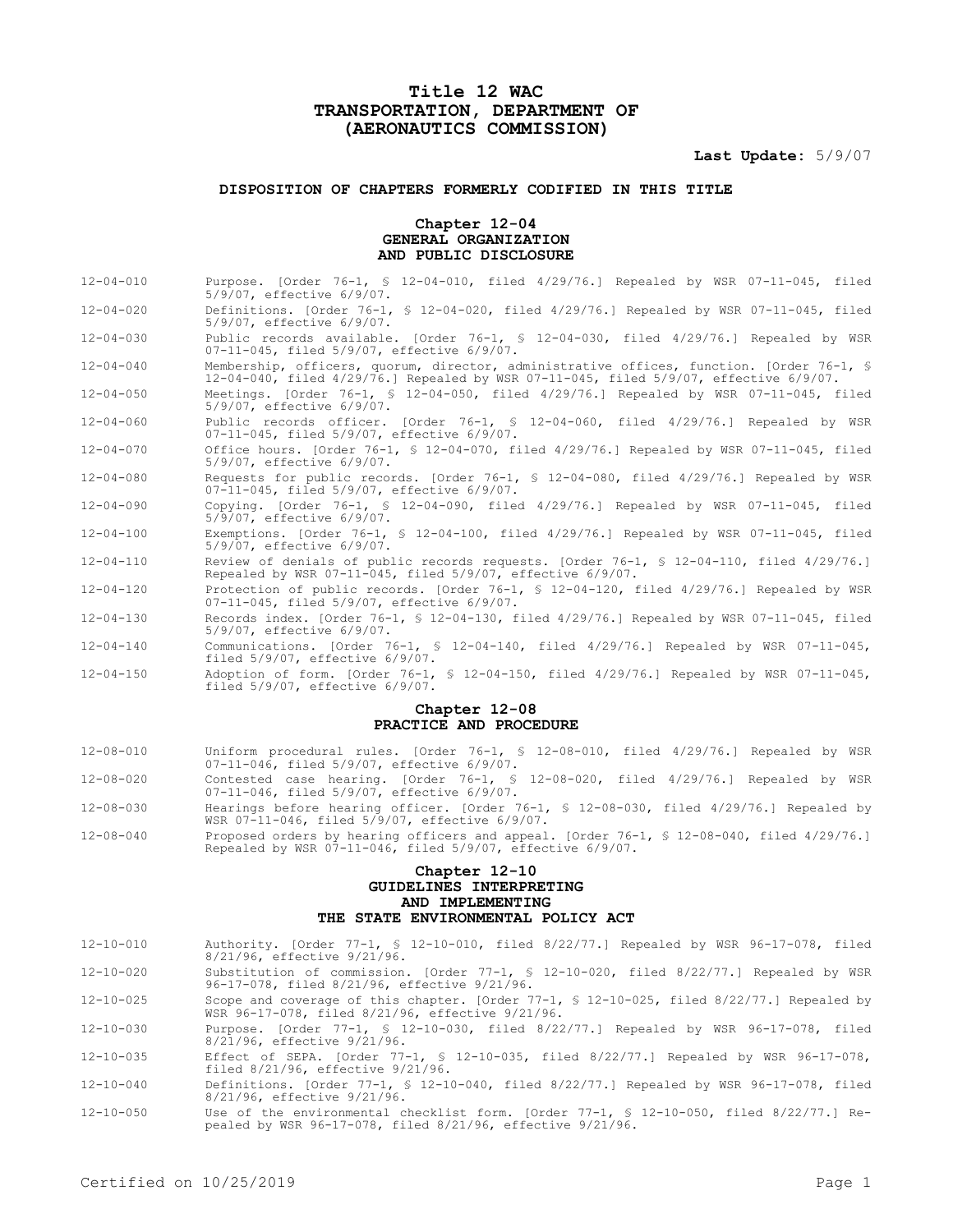12-10-055 Timing of the EIS process. [Order 77-1, § 12-10-055, filed 8/22/77.] Repealed by WSR 96-17-078, filed 8/21/96, effective 9/21/96. 12-10-060 Scope of a proposal and its impacts for the purposes of lead agency determination, threshold determination, and EIS preparation. [Order 77-1, § 12-10-060, filed 8/22/77.]

Repealed by WSR 96-17-078, filed 8/21/96, effective 9/21/96. 12-10-100 Summary of information which may be required of a private applicant. [Order 77-1, § 12-10-100, filed 8/22/77.] Repealed by WSR 96-17-078, filed 8/21/96, effective 9/21/96.

12-10-160 No presumption of significance for nonexempt actions. [Order 77-1, § 12-10-160, filed 8/22/77.] Repealed by WSR 96-17-078, filed 8/21/96, effective 9/21/96.

12-10-170 Categorical exemptions. [Order 77-1, § 12-10-170, filed 8/22/77.] Repealed by WSR 96-17-078, filed 8/21/96, effective 9/21/96.

12-10-180 Exemption for emergency actions. [Order 77-1, § 12-10-180, filed 8/22/77.] Repealed by WSR 96-17-078, filed 8/21/96, effective 9/21/96.

12-10-190 Use and effect of categorical exemptions. [Order 77-1, § 12-10-190, filed 8/22/77.] Repealed by WSR 96-17-078, filed 8/21/96, effective 9/21/96.

12-10-200 Lead agency—Responsibilities. [Order 77-1, § 12-10-200, filed 8/22/77.] Repealed by WSR 96-17-078, filed 8/21/96, effective 9/21/96.

12-10-203 Determination of lead agency—Procedures. [Order 77-1, § 12-10-203, filed 8/22/77.] Repealed by WSR 96-17-078, filed 8/21/96, effective 9/21/96.

12-10-205 Lead agency designation—Governmental proposals. [Order 77-1, § 12-10-205, filed 8/22/77.] Repealed by WSR 96-17-078, filed 8/21/96, effective 9/21/96.

12-10-210 Lead agency designation—Proposals involving both private and public construction activity. [Order 77-1, § 12-10-210, filed 8/22/77.] Repealed by WSR 96-17-078, filed 8/21/96, effective 9/21/96.

12-10-215 Lead agency designation—Private projects for which there is only one agency with jurisdiction. [Order 77-1, § 12-10-215, filed 8/22/77.] Repealed by WSR 96-17-078, filed 8/21/96, effective 9/21/96.

12-10-230 Lead agency designation—Specific proposals. [Order 77-1, § 12-10-230, filed 8/22/77.] Repealed by WSR 96-17-078, filed 8/21/96, effective 9/21/96.

12-10-240 Agreements as to lead agency status. [Order 77-1, § 12-10-240, filed 8/22/77.] Repealed by WSR 96-17-078, filed 8/21/96, effective 9/21/96.

12-10-245 Agreements between agencies as to division of lead agency duties. [Order 77-1, § 12-10-245, filed 8/22/77.] Repealed by WSR 96-17-078, filed 8/21/96, effective 9/21/96.

12-10-260 Dispute as to lead agency determination—Resolution by CEP. [Order 77-1, § 12-10-260, filed 8/22/77.] Repealed by WSR 96-17-078, filed 8/21/96, effective 9/21/96.

12-10-270 Assumption of lead agency status by another agency with jurisdiction. [Order 77-1, § 12-10-270, filed 8/22/77.] Repealed by WSR 96-17-078, filed 8/21/96, effective 9/21/96. 12-10-300 Threshold determination requirement. [Order 77-1, § 12-10-300, filed 8/22/77.] Repealed

by WSR 96-17-078, filed 8/21/96, effective 9/21/96.

12-10-305 Recommended timing for threshold determination. [Order 77-1, § 12-10-305, filed 8/22/77.] Repealed by WSR 96-17-078, filed 8/21/96, effective 9/21/96.

12-10-310 Threshold determination procedures—Environmental checklist. [Order 77-1, § 12-10-310, filed 8/22/77.] Repealed by WSR 96-17-078, filed 8/21/96, effective 9/21/96.

- 12-10-320 Threshold determination procedures—Initial review of environmental checklist. [Order 77-1, § 12-10-320, filed 8/22/77.] Repealed by WSR 96-17-078, filed 8/21/96, effective 9/21/96.
- 12-10-330 Threshold determination procedures—Information in addition to checklist. [Order 77-1, § 12-10-330, filed 8/22/77.] Repealed by WSR 96-17-078, filed 8/21/96, effective 9/21/96.
- 12-10-340 Threshold determination procedures—Negative declarations. [Order 77-1, § 12-10-340, filed 8/22/77.] Repealed by WSR 96-17-078, filed 8/21/96, effective 9/21/96.

12-10-345 Assumption of lead agency status by another agency with jurisdiction over a proposal— Prerequisites, effect and form of notice. [Order 77-1, § 12-10-345, filed 8/22/77.] Repealed by WSR 96-17-078, filed 8/21/96, effective 9/21/96.

12-10-350 Affirmative threshold determination. [Order 77-1, § 12-10-350, filed 8/22/77.] Repealed by WSR 96-17-078, filed 8/21/96, effective 9/21/96.

12-10-355 Form of declaration of significance/nonsignificance. [Order 77-1, § 12-10-355, filed 8/22/77.] Repealed by WSR 96-17-078, filed 8/21/96, effective 9/21/96.

12-10-360 Threshold determination criteria—Application of environmental checklist. [Order 77-1, § 12-10-360, filed 8/22/77.] Repealed by WSR 96-17-078, filed 8/21/96, effective 9/21/96.

12-10-365 Environmental checklist. [Order 77-1, § 12-10-365, filed 8/22/77.] Repealed by WSR 96-17-078, filed 8/21/96, effective 9/21/96.

12-10-370 Withdrawal of affirmative threshold determination. [Order 77-1, § 12-10-370, filed 8/22/77.] Repealed by WSR 96-17-078, filed 8/21/96, effective 9/21/96.

12-10-375 Withdrawal of negative threshold determination. [Order 77-1, § 12-10-375, filed 8/22/77.] Repealed by WSR 96-17-078, filed 8/21/96, effective 9/21/96.

12-10-390 Effect of threshold determination by lead agency. [Order 77-1, § 12-10-390, filed 8/22/77.] Repealed by WSR 96-17-078, filed 8/21/96, effective 9/21/96.

12-10-400 Duty to begin preparation of a draft EIS. [Order 77-1, § 12-10-400, filed 8/22/77.] Re-pealed by WSR 96-17-078, filed 8/21/96, effective 9/21/96.

12-10-405 Purpose and function of a draft EIS. [Order 77-1, § 12-10-405, filed 8/22/77.] Repealed by WSR 96-17-078, filed 8/21/96, effective 9/21/96.

12-10-410 Predraft consultation procedures. [Order 77-1, § 12-10-410, filed 8/22/77.] Repealed by WSR 96-17-078, filed 8/21/96, effective 9/21/96.

12-10-420 Preparation of EIS by persons outside the lead agency. [Order 77-1, § 12-10-420, filed 8/22/77.] Repealed by WSR 96-17-078, filed 8/21/96, effective 9/21/96.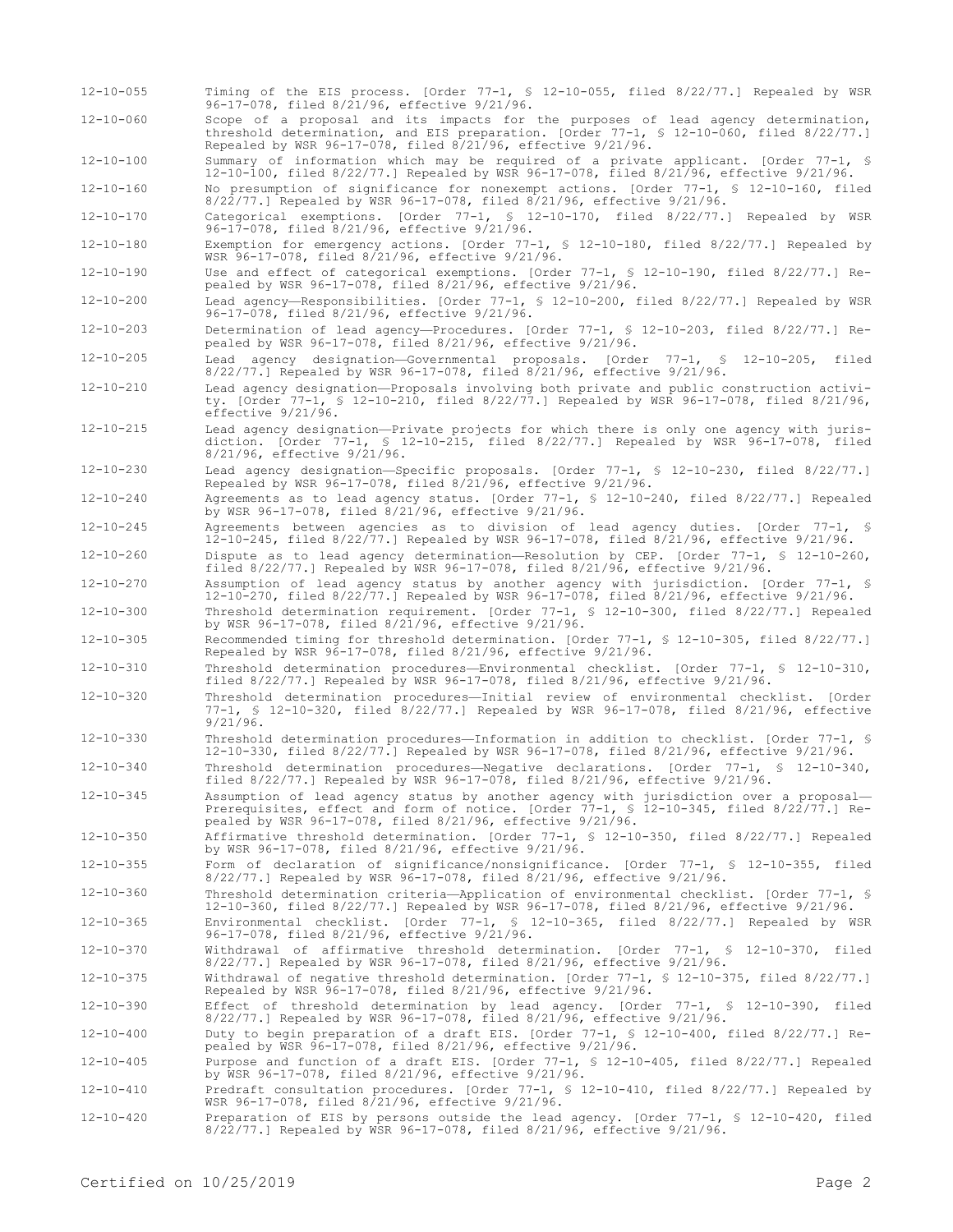by WSR 96-17-078, filed 8/21/96, effective 9/21/96. 12-10-440 Contents of a draft EIS. [Order 77-1, § 12-10-440, filed 8/22/77.] Repealed by WSR 96-17-078, filed 8/21/96, effective 9/21/96. 12-10-442 Special considerations regarding contents of an EIS on a nonproject action. [Order 77-1, § 12-10-442, filed 8/22/77.] Repealed by WSR 96-17-078, filed 8/21/96, effective 9/21/96. 12-10-444 List of elements of the environment. [Order 77-1, § 12-10-444, filed 8/22/77.] Repealed by WSR 96-17-078, filed 8/21/96, effective 9/21/96. 12-10-450 Public awareness of availability of draft EIS. [Order 77-1, § 12-10-450, filed 8/22/77.] Repealed by WSR 96-17-078, filed 8/21/96, effective 9/21/96. 12-10-455 Circulation of the draft EIS—Review period. [Order 77-1, § 12-10-455, filed 8/22/77.] Repealed by WSR 96-17-078, filed 8/21/96, effective 9/21/96. 12-10-460 Specific agencies to which draft EIS shall be sent. [Order 77-1, § 12-10-460, filed 8/22/77.] Repealed by WSR 96-17-078, filed 8/21/96, effective 9/21/96. 12-10-465 Agencies possessing environmental expertise. [Order 77-1, § 12-10-465, filed 8/22/77.] Repealed by WSR 96-17-078, filed 8/21/96, effective 9/21/96. 12-10-470 Cost to the public for reproduction of environmental documents. [Order 77-1, § 12-10-470, filed 8/22/77.] Repealed by WSR 96-17-078, filed 8/21/96, effective 9/21/96. 12-10-480 Public hearing on a proposal—When required. [Order 77-1, § 12-10-480, filed 8/22/77.] Repealed by WSR 96-17-078, filed 8/21/96, effective 9/21/96. 12-10-485 Notice of public hearing on environmental impact of the proposal. [Order 77-1, § 12-10-485, filed 8/22/77.] Repealed by WSR 96-17-078, filed 8/21/96, effective 9/21/96. 12-10-490 Public hearing on the proposal—Use of environmental documents. [Order 77-1, § 12-10-490, filed 8/22/77.] Repealed by WSR 96-17-078, filed 8/21/96, effective 9/21/96. 12-10-495 Preparation of amended or new draft EIS. [Order 77-1, § 12-10-495, filed 8/22/77.] Repealed by WSR 96-17-078, filed 8/21/96, effective 9/21/96. 12-10-500 Responsibilities of consulted agencies—Local agencies. [Order 77-1, § 12-10-500, filed 8/22/77.] Repealed by WSR 96-17-078, filed 8/21/96, effective 9/21/96. 12-10-510 Responsibilities of consulted agencies—State agencies with jurisdiction. [Order 77-1, § 12-10-510, filed 8/22/77.] Repealed by WSR 96-17-078, filed 8/21/96, effective 9/21/96. 12-10-520 Responsibilities of consulted agencies—State agencies with environmental expertise. [Order 77-1, § 12-10-520, filed 8/22/77.] Repealed by WSR 96-17-078, filed 8/21/96, effective 9/21/96. 12-10-530 Responsibilities of consulted agencies—When predraft consultation has occurred. [Order 77-1, § 12-10-530, filed 8/22/77.] Repealed by WSR 96-17-078, filed 8/21/96, effective 9/21/96. 12-10-535 Cost of performance of consulted agency responsibilities. [Order 77-1, § 12-10-535, filed 8/22/77.] Repealed by WSR 96-17-078, filed 8/21/96, effective 9/21/96. 12-10-540 Limitations on responses to consultation. [Order 77-1, § 12-10-540, filed 8/22/77.] Repealed by WSR 96-17-078, filed 8/21/96, effective 9/21/96. 12-10-545 Effect of no written comment. [Order 77-1, § 12-10-545, filed 8/22/77.] Repealed by WSR 96-17-078, filed 8/21/96, effective 9/21/96. 12-10-550 Preparation of the final EIS—Time period allowed. [Order 77-1, § 12-10-550, filed 8/22/77.] Repealed by WSR 96-17-078, filed 8/21/96, effective 9/21/96. 12-10-570 Preparation of the final EIS—Contents—When no critical comments received on the draft EIS. [Order 77-1, § 12-10-570, filed 8/22/77.] Repealed by WSR 96-17-078, filed 8/21/96, effective 9/21/96. 12-10-580 Preparation of the final EIS—Contents—When critical comments received on the draft EIS. [Order 77-1, § 12-10-580, filed 8/22/77.] Repealed by WSR 96-17-078, filed 8/21/96, effective 9/21/96. 12-10-600 Circulation of the final EIS. [Order 77-1, § 12-10-600, filed 8/22/77.] Repealed by WSR 96-17-078, filed 8/21/96, effective 9/21/96. 12-10-650 Effect of an adequate final EIS prepared pursuant to NEPA. [Order 77-1, § 12-10-650, filed 8/22/77.] Repealed by WSR 96-17-078, filed 8/21/96, effective 9/21/96. 12-10-652 Supplementation by a lead agency of an inadequate final NEPA EIS. [Order 77-1, § 12-10-652, filed 8/22/77.] Repealed by WSR 96-17-078, filed 8/21/96, effective 9/21/96. 12-10-660 Use of previously prepared EIS for a different proposed action. [Order 77-1, § 12-10-660, filed 8/22/77.] Repealed by WSR 96-17-078, filed 8/21/96, effective 9/21/96. 12-10-690 Use of lead agency's EIS by other acting agencies for the same proposal. [Order 77-1, § 12-10-690, filed 8/22/77.] Repealed by WSR 96-17-078, filed 8/21/96, effective 9/21/96. 12-10-695 Draft and final supplements to a revised EIS. [Order 77-1, § 12-10-695, filed 8/22/77.] Repealed by WSR 96-17-078, filed 8/21/96, effective 9/21/96. 12-10-700 No action for seven days after publication of the final EIS. [Order 77-1, § 12-10-700, filed 8/22/77.] Repealed by WSR 96-17-078, filed 8/21/96, effective 9/21/96. 12-10-710 EIS combined with existing planning and review processes. [Order 77-1, § 12-10-710, filed 8/22/77.] Repealed by WSR 96-17-078, filed 8/21/96, effective 9/21/96. 12-10-800 SEPA public information center. [Order 77-1, § 12-10-800, filed 8/22/77.] Repealed by WSR 96-17-078, filed 8/21/96, effective 9/21/96. 12-10-810 Responsibility of agencies—Amendments to this chapter. [Order 77-1, § 12-10-810, filed 8/22/77.] Repealed by WSR 96-17-078, filed 8/21/96, effective 9/21/96. 12-10-820 Responsibility of agencies—Procedures when consulted agency. [Order 77-1, § 12-10-820, filed 8/22/77.] Repealed by WSR 96-17-078, filed 8/21/96, effective 9/21/96. 12-10-830 Application of agency guidelines to ongoing actions. [Order 77-1, § 12-10-830, filed 8/22/77.] Repealed by WSR 96-17-078, filed 8/21/96, effective 9/21/96.

12-10-425 Organization and style of a draft EIS. [Order 77-1, § 12-10-425, filed 8/22/77.] Repealed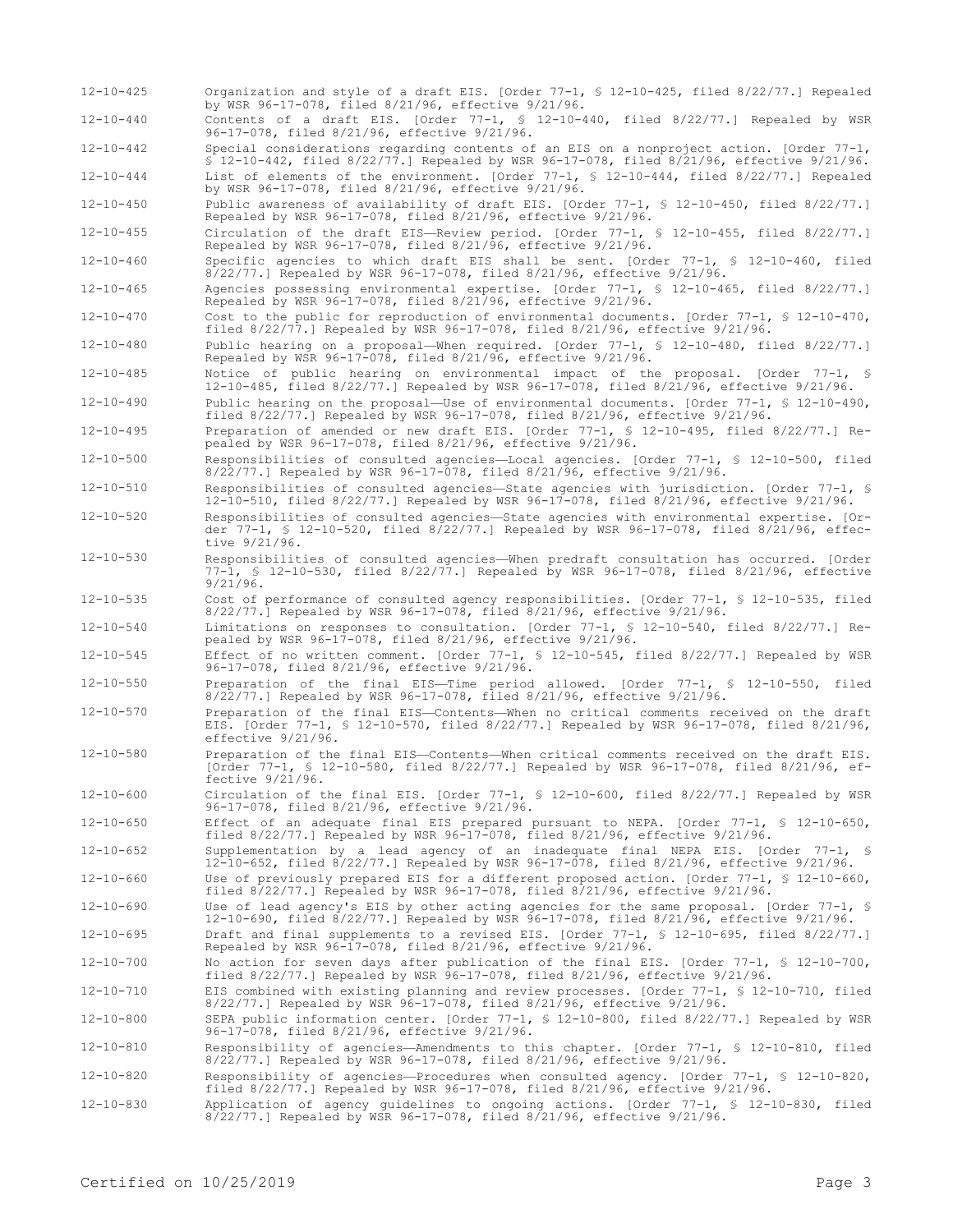- 12-10-840 Fees to cover the costs of SEPA compliance. [Order 77-1, § 12-10-840, filed 8/22/77.] Repealed by WSR 96-17-078, filed 8/21/96, effective 9/21/96.
- 12-10-900 Severability. [Order 77-1, § 12-10-900, filed 8/22/77.] Repealed by WSR 96-17-078, filed 8/21/96, effective 9/21/96.

## **Chapter 12-12 USE OF AIRSPACE WITHOUT PILOTS**

- 12-12-001 Promulgation. [Regulation 4 (part), Promulgation, filed 2/17/64; Regulation 4 (part), filed 7/20/61.] Repealed by WSR 83-01-039 (Order 75), filed 12/13/82. Statutory Authority: RCW 47.01.101(5) and 47.68.210.
- 12-12-010 Permits required. [Regulation 4 (part), filed 2/17/64; Regulation 4 (part), filed 7/20/61.] Repealed by WSR 83-01-039 (Order 75), filed 12/13/82. Statutory Authority: RCW 47.01.101(5) and 47.68.210.
- 12-12-020 Exceptions. [Regulation 4 (part), filed 2/17/64; Regulation 4 (part), filed 7/20/61.] Repealed by WSR 83-01-039 (Order 75), filed 12/13/82. Statutory Authority: RCW 47.01.101(5) and 47.68.210.
- 12-12-030 Construction of order. [Regulation 4 (part), filed 2/17/64; Regulation 4 (part), filed 7/20/61.] Repealed by WSR 83-01-039 (Order 75), filed 12/13/82. Statutory Authority: RCW 47.01.101(5) and 47.68.210.
- 12-12-040 Adoption of rules and regulations of Washington state fire marshal relating to model and experimental rocketry. [Regulation 4 (addendum), filed 2/17/64.] Repealed by WSR 83-01-039 (Order 75), filed 12/13/82. Statutory Authority: RCW 47.01.101(5) and 47.68.210.
- 12-12-101 Promulgation. [Regulation 7, Promulgation, filed 7/20/61.] Repealed by WSR 83-01-039 (Order 75), filed 12/13/82. Statutory Authority: RCW 47.01.101(5) and 47.68.210.
- 12-12-110 Where permits required. [Regulation 7 (part), filed 7/20/61.] Repealed by WSR 83-01-039 (Order 75), filed 12/13/82. Statutory Authority: RCW 47.01.101(5) and 47.68.210.
- 12-12-150 Voluntary parachuting. [Regulation 8, filed 4/4/62.] Repealed by WSR 83-01-039 (Order 75), filed 12/13/82. Statutory Authority: RCW 47.01.101(5) and 47.68.210.

### **Chapter 12-16 REGISTRATION AND INDICIA OF REGISTRATION**

- 12-16-001 Promulgation. [Regulation 6, Promulgation, filed 7/20/61.] Repealed by WSR 86-01-066 (Order 102), filed 12/17/85. Statutory Authority: RCW 47.68.210.
- 12-16-002 Promulgation. [Regulation 5, Promulgation, filed 7/20/61.] Repealed by WSR 86-01-066 (Order 102), filed 12/17/85. Statutory Authority: RCW 47.68.210.
- 12-16-030 Notifying commission of sale or conveyance. [Regulation 6, filed 7/20/61.] Repealed by WSR 86-01-066 (Order 102), filed 12/17/85. Statutory Authority: RCW 47.68.210.
- 12-16-050 Display of indicia of registration. [Regulation 5 (part), filed 7/20/61.] Repealed by WSR 86-01-066 (Order 102), filed 12/17/85. Statutory Authority: RCW 47.68.210.

## **Chapter 12-18 PILOT REGISTRATION**

| Reviser's note: Later promulgation, see chapter 468-210 WAC. |                                                                                                                                                                                                                                                                  |  |  |  |  |  |  |
|--------------------------------------------------------------|------------------------------------------------------------------------------------------------------------------------------------------------------------------------------------------------------------------------------------------------------------------|--|--|--|--|--|--|
| $12 - 18 - 001$                                              | Promulgation. [Statutory Authority: RCW 47.68.233 and 47.68.236. WSR 83-01-038 (Order<br>74), § 12-18-001, filed 12/13/82.1 Decodified by WSR 96-17-018 (Order 164), filed<br>8/13/96, effective 9/13/96. Statutory Authority: Chapter 47.68 RCW.                |  |  |  |  |  |  |
| $12 - 18 - 010$                                              | Pilot registration reguired. [Statutory Authority: RCW 47.68.233 and 47.68.236. WSR<br>83-01-038 (Order 74), § 12-18-010, filed 12/13/82.] Decodified by WSR 96-17-018 (Order<br>164), filed 8/13/96, effective 9/13/96. Statutory Authority: Chapter 47.68 RCW. |  |  |  |  |  |  |
| $12 - 18 - 020$                                              | Fees. [Statutory Authority: RCW 47.68.233 and 47.68.236. WSR 83-01-038 (Order 74), §<br>12-18-020, filed 12/13/82.] Decodified by WSR 96-17-018 (Order 164), filed 8/13/96, ef-<br>fective 9/13/96. Statutory Authority: Chapter 47.68 RCW.                      |  |  |  |  |  |  |
| $12 - 18 - 030$                                              | Possession of registration. [Statutory Authority: RCW 47.68.233 and 47.68.236. WSR<br>83-01-038 (Order 74), § 12-18-030, filed 12/13/82.] Decodified by WSR 96-17-018 (Order<br>164), filed 8/13/96, effective 9/13/96. Statutory Authority: Chapter 47.68 RCW.  |  |  |  |  |  |  |
| $12 - 18 - 040$                                              | Seminars and clinics. [Statutory Authority: RCW 47.68.233 and 47.68.236. WSR 83-01-038<br>(Order 74), § 12-18-040, filed 12/13/82.] Decodified by WSR 96-17-018 (Order 164), filed<br>8/13/96, effective 9/13/96. Statutory Authority: Chapter 47.68 RCW.        |  |  |  |  |  |  |
| $12 - 18 - 050$                                              | Unlicensed pilots. [Statutory Authority: RCW 47.68.233 and 47.68.236. WSR 83-01-038 (Or-<br>der 74), § 12-18-050, filed $12/13/82$ . Decodified by WSR 96-17-018 (Order 164), filed<br>8/13/96, effective 9/13/96. Statutory Authority: Chapter 47.68 RCW.       |  |  |  |  |  |  |

## **Chapter 12-19 AIRCRAFT—INDICIA OF REGISTRATION**

**Reviser's note:** Later promulgation, see chapter 468-220 WAC.

12-19-010 Display of indicia of registration. [Statutory Authority: RCW 47.68.250. WSR 88-01-089 (Order 112), § 12-19-010, filed 12/22/87.] Decodified by WSR 96-17-018 (Order 164), filed 8/13/96, effective 9/13/96. Statutory Authority: Chapter 47.68 RCW.

### **Chapter 12-20 COMMERCIAL AIRPORTS**

**Reviser's note:** Later promulgation, see chapter 468-230 WAC.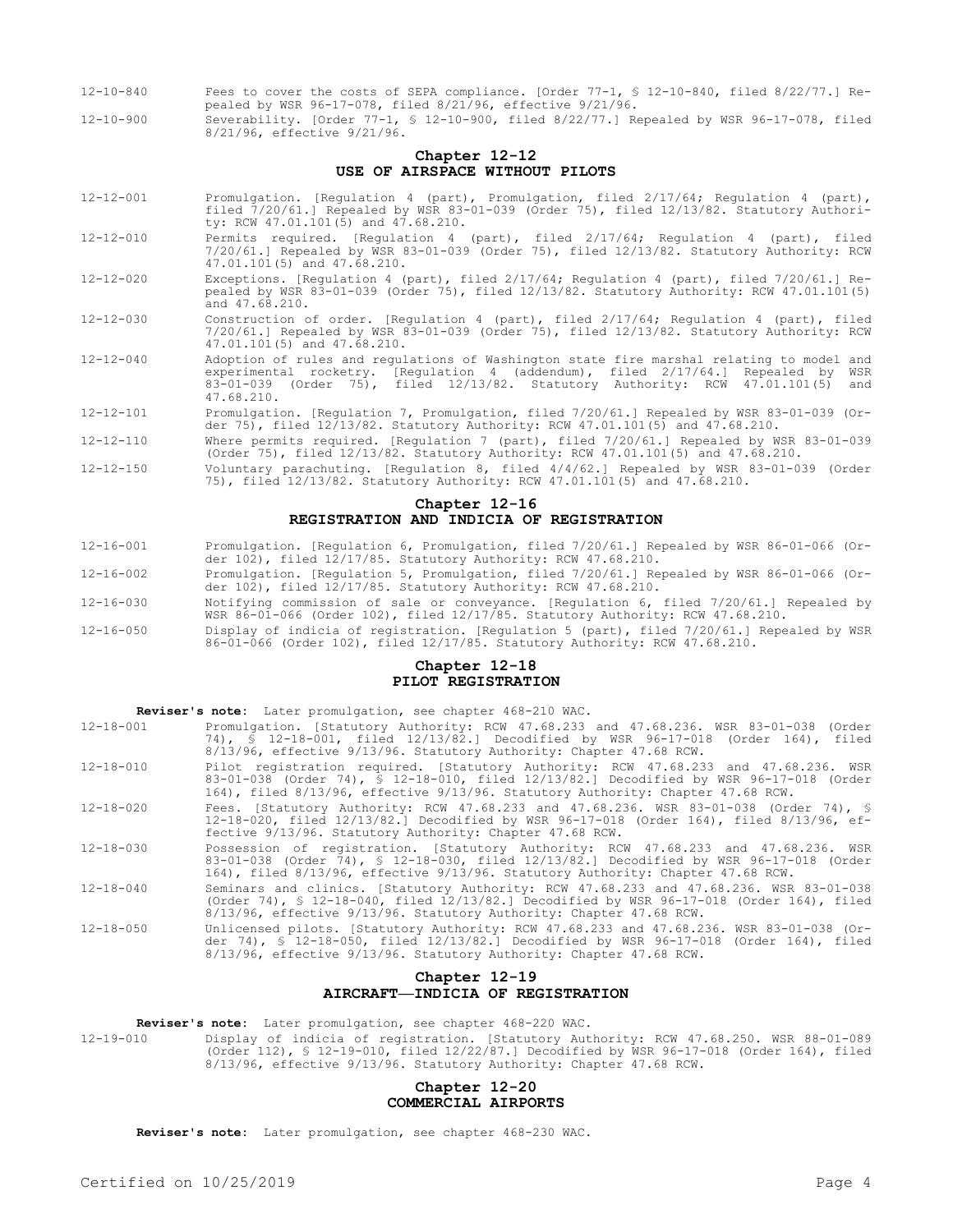- 12-20-010 through 12-20-040. [Regulation 3, filed 7/20/61.] Superseded by Regulation 3, filed 11/26/65.
- 12-20-050 Regulations for the prevention and control of fires and fire hazards of airports and heliports. [May 1962 edition of the N.F.P.A., filed 11/26/65.] Decodified by WSR 96-17-018 (Order 164), filed 8/13/96, effective 9/13/96. Statutory Authority: Chapter 47.68 RCW.

#### **Chapter 12-24 OBSTRUCTION MARKING AND LIGHTING**

**Reviser's note:** Later promulgation, see chapter 468-240 WAC.

- 12-24-002 Foreword. [Obstruction marking and lighting standards, foreword, filed 9/13/61.] Decodified by WSR 96-17-018 (Order 164), filed 8/13/96, effective 9/13/96. Statutory Authority: Chapter 47.68 RCW.
- 12-24-005 Introduction. [O.M.&L. standards, introduction, filed 9/13/61.] Decodified by WSR 96-17-018 (Order 164), filed 8/13/96, effective 9/13/96. Statutory Authority: Chapter 47.68 RCW.
- 12-24-025 General. [O.M.&L. standards (part), filed 9/13/61.] Decodified by WSR 96-17-018 (Order 164), filed 8/13/96, effective 9/13/96. Statutory Authority: Chapter 47.68 RCW.
- 12-24-030 Marking of vehicles. [O.M.&L. standards (part), filed 9/13/61.] Decodified by WSR 96-17-018 (Order 164), filed 8/13/96, effective 9/13/96. Statutory Authority: Chapter 47.68 RCW.
- 12-24-035 Marking of natural and manmade obstructions. [O.M.&L. standards (part), filed 9/13/61.] Decodified by WSR 96-17-018 (Order 164), filed 8/13/96, effective 9/13/96. Statutory Authority: Chapter 47.68 RCW.
- 12-24-040 Flags. [O.M.&L. standards (part), filed 9/13/61.] Decodified by WSR 96-17-018 (Order 164), filed 8/13/96, effective 9/13/96. Statutory Authority: Chapter 47.68 RCW.
- 12-24-045 Colors. [O.M.&L. standards (part), filed 9/13/61.] Decodified by WSR 96-17-018 (Order 164), filed 8/13/96, effective 9/13/96. Statutory Authority: Chapter 47.68 RCW.
- 12-24-050 Marking overhead lines. [O.M.&L. standards (part), filed 9/13/61.] Decodified by WSR 96-17-018 (Order 164), filed 8/13/96, effective 9/13/96. Statutory Authority: Chapter 47.68 RCW.
- 12-24-105 General. [O.M.&L. standards (part), filed 9/13/61.] Decodified by WSR 96-17-018 (Order 164), filed 8/13/96, effective 9/13/96. Statutory Authority: Chapter 47.68 RCW.
- 12-24-110 Special day lighting. [O.M.&L. standards (part), filed 9/13/61.] Decodified by WSR 96-17-018 (Order 164), filed 8/13/96, effective 9/13/96. Statutory Authority: Chapter 47.68 RCW.
- 12-24-115 Temporary warning lights. [O.M.&L. standards (part), filed 9/13/61.] Decodified by WSR 96-17-018 (Order 164), filed 8/13/96, effective 9/13/96. Statutory Authority: Chapter 47.68 RCW.
- 12-24-120 Operation of obstruction lighting. [O.M.&L. standards (part), filed 9/13/61.] Decodified by WSR 96-17-018 (Order 164), filed 8/13/96, effective 9/13/96. Statutory Authority: Chapter 47.68 RCW.
- 12-24-125 Inspection of obstruction lighting. [O.M.&L. standards (part), filed 9/13/61.] Decodified by WSR 96-17-018 (Order 164), filed 8/13/96, effective 9/13/96. Statutory Authority: Chapter 47.68 RCW.
- 12-24-130 Notification of light failure. [O.M.&L. standards (part), filed 9/13/61.] Decodified by WSR 96-17-018 (Order 164), filed 8/13/96, effective 9/13/96. Statutory Authority: Chapter 47.68 RCW.
- 12-24-135 Color of lighting. [O.M.&L. standards (part), filed 9/13/61.] Decodified by WSR 96-17-018 (Order 164), filed 8/13/96, effective 9/13/96. Statutory Authority: Chapter 47.68 RCW.
- 12-24-140 Light distribution. [O.M.&L. standards (part), filed 9/13/61.] Decodified by WSR 96-17-018 (Order 164), filed 8/13/96, effective 9/13/96. Statutory Authority: Chapter 47.68 RCW.
- 12-24-145 Rated lamp voltage. [O.M.&L. standards (part), filed 9/13/61.] Decodified by WSR 96-17-018 (Order 164), filed 8/13/96, effective 9/13/96. Statutory Authority: Chapter 47.68 RCW.
- 12-24-150 Flashing of lights. [O.M.&L. standards (part), filed 9/13/61.] Decodified by WSR 96-17-018 (Order 164), filed 8/13/96, effective 9/13/96. Statutory Authority: Chapter 47.68 RCW.
- 12-24-155 Intensity of lighting. [O.M.&L. standards (part), filed 9/13/61.] Decodified by WSR 96-17-018 (Order 164), filed 8/13/96, effective 9/13/96. Statutory Authority: Chapter 47.68 RCW.
- 12-24-160 Interference with railway signals. [O.M.&L. standards (part), filed 9/13/61.] Decodified by WSR 96-17-018 (Order 164), filed 8/13/96, effective 9/13/96. Statutory Authority: Chapter 47.68 RCW.
- 12-24-165 Obstruction lighting by nonstandard lights. [O.M.&L. standards (part), filed 9/13/61.] Decodified by WSR 96-17-018 (Order 164), filed 8/13/96, effective 9/13/96. Statutory Authority: Chapter 47.68 RCW.
- 12-24-170 Obstruction lighting equipment—Specifications and drawings. [O.M.&L. standards (part), filed 9/13/61.] Decodified by WSR 96-17-018 (Order 164), filed 8/13/96, effective 9/13/96. Statutory Authority: Chapter 47.68 RCW.
- 12-24-175 Obstruction lighting standards—Towers, poles, and similar obstructions. [O.M.&L. standards (part), filed 9/13/61.] Decodified by WSR 96-17-018 (Order 164), filed 8/13/96, effective 9/13/96. Statutory Authority: Chapter 47.68 RCW.
- 12-24-180 Obstruction lighting standards—Trees. [O.M.&L. standards (part), filed 9/13/61.] Decodified by WSR 96-17-018 (Order 164), filed 8/13/96, effective 9/13/96. Statutory Authority: Chapter 47.68 RCW.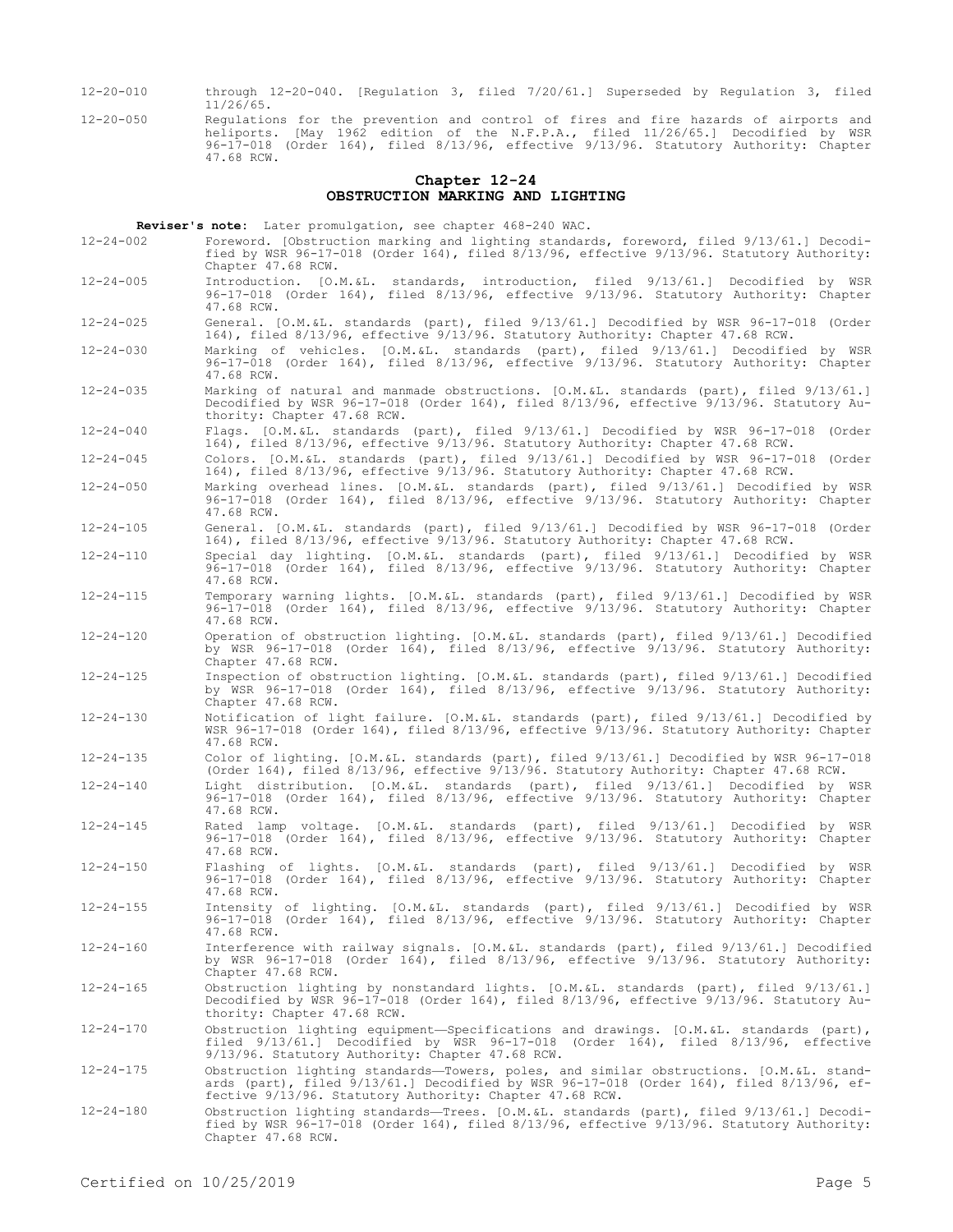- 12-24-185 Obstruction lighting standards—Transmission lines. [O.M.&L. standards (part), filed 9/13/61.] Decodified by WSR 96-17-018 (Order 164), filed 8/13/96, effective 9/13/96. Statutory Authority: Chapter 47.68 RCW.
- 12-24-190 Obstruction lighting standards—Smokestacks and similar obstructions. [O.M.&L. standards (part), filed 9/13/61.] Decodified by WSR 96-17-018 (Order 164), filed 8/13/96, effective 9/13/96. Statutory Authority: Chapter 47.68 RCW.
- 12-24-195 Obstruction lighting standards—Prominent buildings and similar extensive obstructions. [O.M.&L. standards (part), filed 9/13/61.] Decodified by WSR 96-17-018 (Order 164), filed 8/13/96, effective 9/13/96. Statutory Authority: Chapter 47.68 RCW.
- 12-24-200 Obstruction lighting standards—Bridges. [O.M.&L. standards (part), filed 9/13/61.] Decodified by WSR 96-17-018 (Order 164), filed 8/13/96, effective 9/13/96. Statutory Authority: Chapter 47.68 RCW.
- 12-24-205 Obstruction lighting standards—Water towers, grain elevators, gas holders and similar obstructions. [O.M.&L. standards (part), filed 9/13/61.] Decodified by WSR 96-17-018 (Order 164), filed 8/13/96, effective 9/13/96. Statutory Authority: Chapter 47.68 RCW.
- 12-24-210 Obstruction lighting standards—Group of structural hazards. [O.M.&L. standards (part), filed 9/13/61.] Decodified by WSR 96-17-018 (Order 164), filed 8/13/96, effective 9/13/96. Statutory Authority: Chapter 47.68 RCW.
- 12-24-215 Obstruction lighting standards—Hazard areas. [O.M.&L. standards (part), filed 9/13/61.] Decodified by WSR 96-17-018 (Order 164), filed 8/13/96, effective 9/13/96. Statutory Authority: Chapter 47.68 RCW.
- 12-24-350 Appendix rules—General. [O.M.&L. standards, appendix (part), filed 9/13/61.] Decodified by WSR 96-17-018 (Order 164), filed 8/13/96, effective 9/13/96. Statutory Authority: Chapter 47.68 RCW.
- 12-24-360 Appendix rules—Criteria for determining obstructions to air navigation. [O.M.&L. standards, appendix (part), filed 9/13/61.] Decodified by WSR 96-17-018 (Order 164), filed 8/13/96, effective 9/13/96. Statutory Authority: Chapter 47.68 RCW.
- 12-24-370 Appendix rules—Operation of moored balloons. [O.M.&L. standards, appendix (part), filed 9/13/61.] Decodified by WSR 96-17-018 (Order 164), filed 8/13/96, effective 9/13/96. Statutory Authority: Chapter 47.68 RCW.
- 12-24-380 Appendix rules—Illustrations. [O.M.&L. standards, appendix (part), filed 9/13/61.] Decodified by WSR 96-17-018 (Order 164), filed 8/13/96, effective 9/13/96. Statutory Authority: Chapter 47.68 RCW.

## **Chapter 12-28 SPRAYING AND DUSTING BY AIRCRAFT**

- 12-28-001 Promulgation. [Regulation 2, Promulgation, filed 7/20/61.] Repealed by WSR 83-01-039 (Order 75), filed 12/13/82. Statutory Authority: RCW 47.01.101(5) and 47.68.210.
- 12-28-010 General. [Regulation 2, Sec. I, filed 7/20/61.] Repealed by WSR 83-01-039 (Order 75), filed  $12/13/82$ . Statutory Authority: RCW  $47.01.101(5)$  and  $47.68.210$ .
- 12-28-020 Pilots and operation of aircraft. [Regulation 2, Sec. II, filed 7/20/61.] Repealed by WSR<br>83-01-039 (Order 75), filed 12/13/82 Statutory Authority: RCW 47.01.101(5) and 83-01-039 (Order 75), filed  $12/13/82$ . Statutory Authority: RCW  $47.01.101(5)$ 47.68.210.
- 12-28-030 Restrictions as to chemical application. [Regulation 2, Sec. III, filed 7/20/61.] Repealed by WSR 83-01-039 (Order 75), filed 12/13/82. Statutory Authority: RCW 47.01.101(5) and 47.68.210.
- 12-28-040 Violations and penalties. [Regulation 2, Sec. IV, filed 7/20/61.] Repealed by WSR 83-01-039 (Order 75), filed 12/13/82. Statutory Authority: RCW 47.01.101(5) and 47.68.210.
- 12-28-050 Persons excepted from rules. [Regulation 2, Sec. V, filed 7/20/61.] Repealed by WSR 83-01-039 (Order 75), filed 12/13/82. Statutory Authority: RCW 47.01.101(5) and 47.68.210.
- 12-28-060 Severability. [Regulation 2, filed 7/20/61.] Repealed by WSR 83-01-039 (Order 75), filed 12/13/82. Statutory Authority: RCW 47.01.101(5) and 47.68.210.

## **Chapter 12-32 OPERATING RULES FOR SPECIFIC AREAS**

- 12-32-001 Lake Washington and Lake Washington Ship Canal—Promulgation. [Regulation 1, Promulgation, filed 7/20/61.] Repealed by WSR 83-01-039 (Order 75), filed 12/13/82. Statutory Authority: RCW 47.01.101(5) and 47.68.210.
- 12-32-010 Lake Washington and Lake Washington Ship Canal—Flight and operation rules. [Regulation 1, Flight Rules, filed 7/20/61.] Repealed by WSR 83-01-039 (Order 75), filed 12/13/82. Statutory Authority: RCW 47.01.101(5) and 47.68.210.

## **Chapter 12-36 SPECIFICATIONS FOR DOWNED AIRCRAFT RESCUE TRANSMITTERS**

- 12-36-001 Promulgation. [Order 69-1, § 12-36-001, filed 11/14/69, effective 1/1/70.] Repealed by WSR 83-01-039 (Order 75), filed 12/13/82. Statutory Authority: RCW 47.01.101(5) and 47.68.210.
- 12-36-010 Operation. [Order 69-1, § 12-36-010, filed 11/14/69, effective 1/1/70.] Repealed by WSR 83-01-039 (Order 75), filed 12/13/82. Statutory Authority: RCW 47.01.101(5) and 47.68.210.